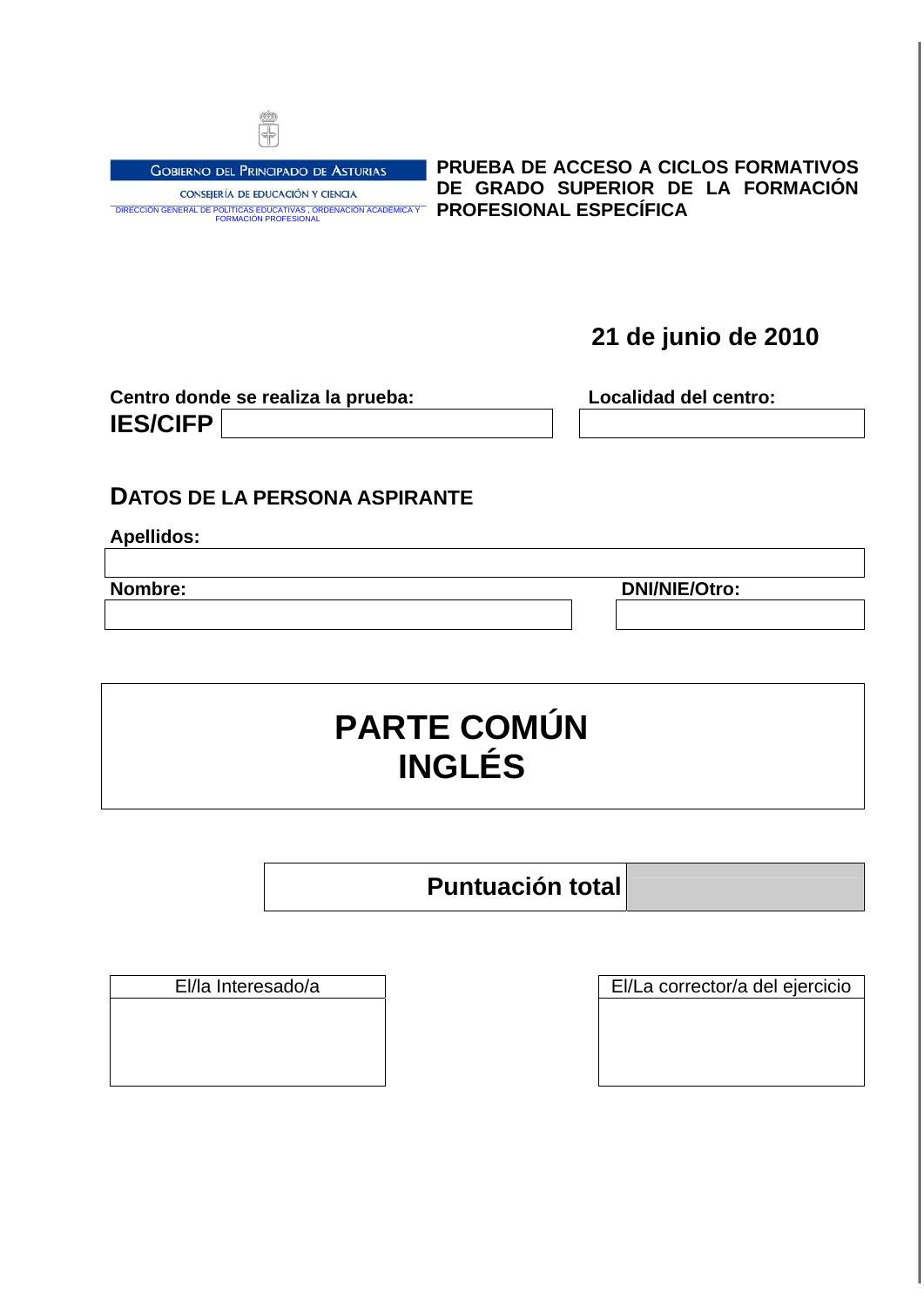# **INSTRUCCIONES GENERALES PARA EL USO DEL CUADERNILLO DE EXAMEN**

- − Escriba con letras mayúsculas los datos que se le piden en la portada.
- No escriba en los espacios sombreados.
- − Lea atentamente las instrucciones para la realización de cada ejercicio y los criterios de puntuación y calificación de cada pregunta o apartado.
- − Para las respuestas, use los espacios en blanco existentes previstos al efecto.
- − Escriba las respuestas con letra clara.
- − Si se equivoca, tache el error con una línea: esta respuesta es un ejemple.

## **CRITERIOS DE CALIFICACIÓN**

| <b>EJERCICIO</b> | <b>PUNTUACIÓN</b><br><b>MÁXIMA</b> | <b>CRITERIOS</b>                                                                                                                                                                            |  |
|------------------|------------------------------------|---------------------------------------------------------------------------------------------------------------------------------------------------------------------------------------------|--|
|                  | 1 punto                            | Hasta 1 punto por contestar correctamente a la<br>pregunta, teniendo en cuenta la comprensión del<br>texto, la expresión y el no copiar directamente del<br>texto                           |  |
| $\overline{2}$   | 1 punto                            | Hasta 1 punto por contestar correctamente a la<br>pregunta, teniendo en cuenta la comprensión del<br>texto, la expresión y el no copiar directamente del<br>texto                           |  |
| 3                | 1 punto                            | Hasta 1 punto por contestar correctamente a la<br>pregunta, teniendo en cuenta la comprensión del<br>texto, la expresión y el no copiar directamente del<br>texto                           |  |
| 4                | 1 punto                            | 0,25 puntos por cada respuesta correcta.                                                                                                                                                    |  |
| 5                | 2 puntos                           | 1 punto por cada respuesta correcta. Se otorgará la<br>máxima puntuación en cada caso si hay manejo<br>correcto de las estructuras gramaticales                                             |  |
| 6                | 4 puntos                           | Hasta 4 puntos por la expresión<br>escrita,<br>coherencia, fluidez, organización, creatividad,<br>corrección, claridad y adecuación. Se deberá<br>alcanzar el mínimo de palabras requerido. |  |

**LAS PERSONAS ENCARGADAS DE LA APLICACIÓN DE LA PRUEBA LES ADVERTIRÁN DEL TIEMPO DE FINALIZACIÓN DE LA MISMA 5 MINUTOS ANTES DEL FINAL.** 

**DISPONE DE DOS HORAS PARA LA REALIZACIÓN DE TODOS LOS EJERCICIOS DE ESTA PARTE.**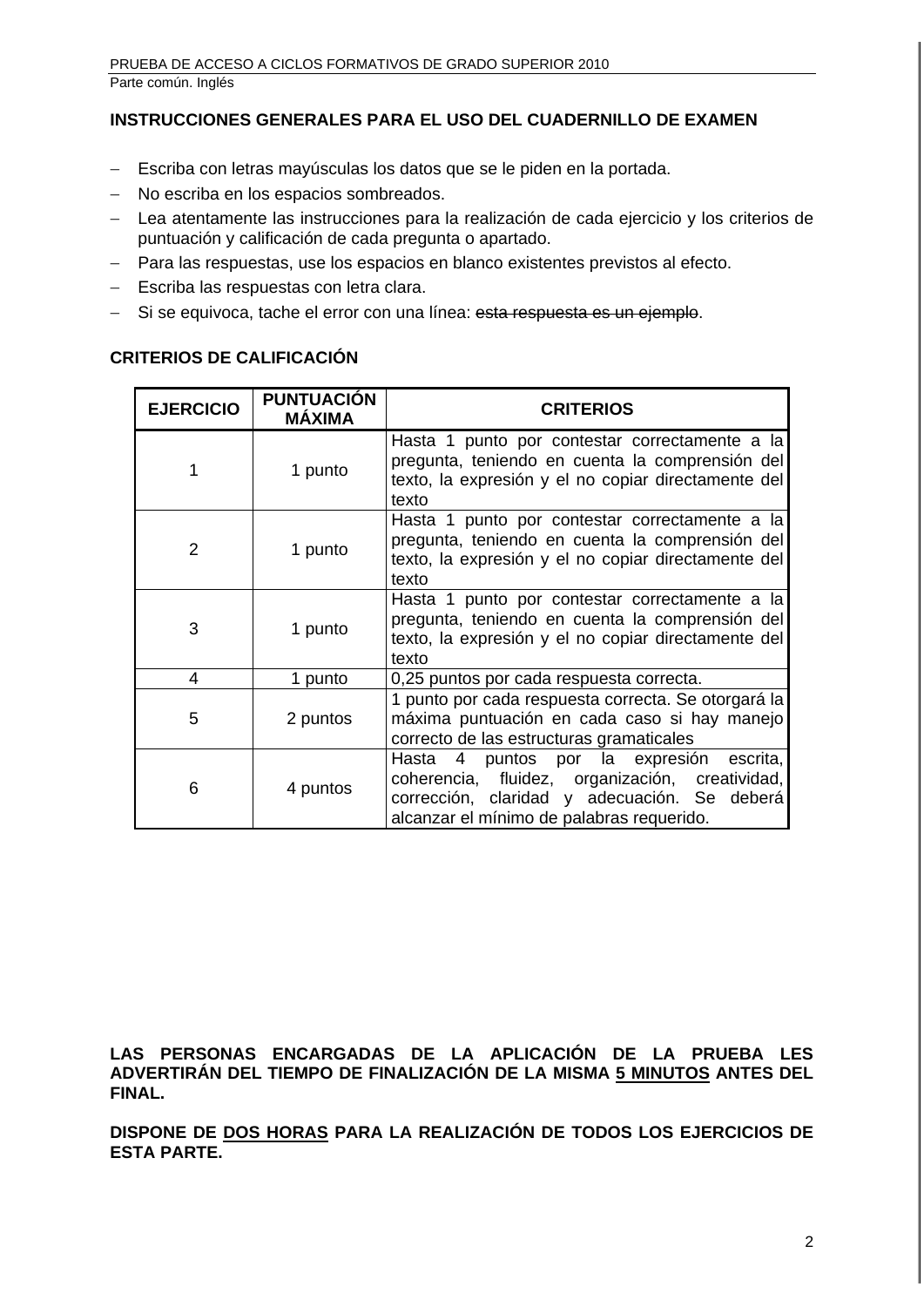Read the following text carefully and answer the questions:

#### **STAYING HOME FOR THE HOLIDAYS**

Penniless holiday-makers are discovering the attractions in their own backyards. Bad news for the global economy.

*Juliet Murrell has packed her suitcase but she's not going anywhere. The 28-year-old interior designer is taking a holiday at home this year. Murrell, who usually travels to southern France and beyond, is taking a fortnight off work to swim, cycle and explore areas of her own city. "You have to wake up in the morning with the spirit of adventure" she says. "I don't want to follow everyday habits" she says. "You have to become a tourist in your own city, a person who walks the streets to experience them. It's about breaking the everyday routines".* 

*Vacationers everywhere are avoiding long excursions for cheaper local alternatives, such as a holiday spent in the garden, taking a series of day trips or exploring a nearby coast. Others are bringing the beach to their backyards. One businessman dumped two tons of white sand in his yard for his grandchildren. "Sand is one of the relaxing things about a holiday" he says. "And if we can't afford to go away, I thought, why not bring it to the back garden?".* 

*In the recessionary climate, authorities are launching campaigns to persuade their citizens to holiday at home. In Europe's big cities, mayors are thinking of creative ways to entertain the influx of locals. Man-made beach projects in Berlin, Rome and Paris have added festivals, literary events and dance evenings in an attempt to bring the vacation spirit to tired, stressedout workers. So, get ready to stay at home!* 

## **READING (3 puntos)**

Answer these questions in your own words. Base your answers on the information from the text.

- 1. What does Juliet plan to do this holiday?
- 2. How can you have a cheap holiday?
- 3. How do governments try to entertain people at home?

## **VOCABULARY (1 punto)**

4. Find words in the text that mean:

\_\_\_\_\_\_\_\_\_\_\_\_\_\_\_\_\_\_\_\_\_\_\_\_\_\_\_\_\_

\_\_\_\_\_\_\_\_\_\_\_\_\_\_\_\_\_\_\_\_\_\_\_\_\_\_\_\_\_

- Journeys  $(2^{nd}$  paragraph)
- Threw down or dropped (2nd paragraph)